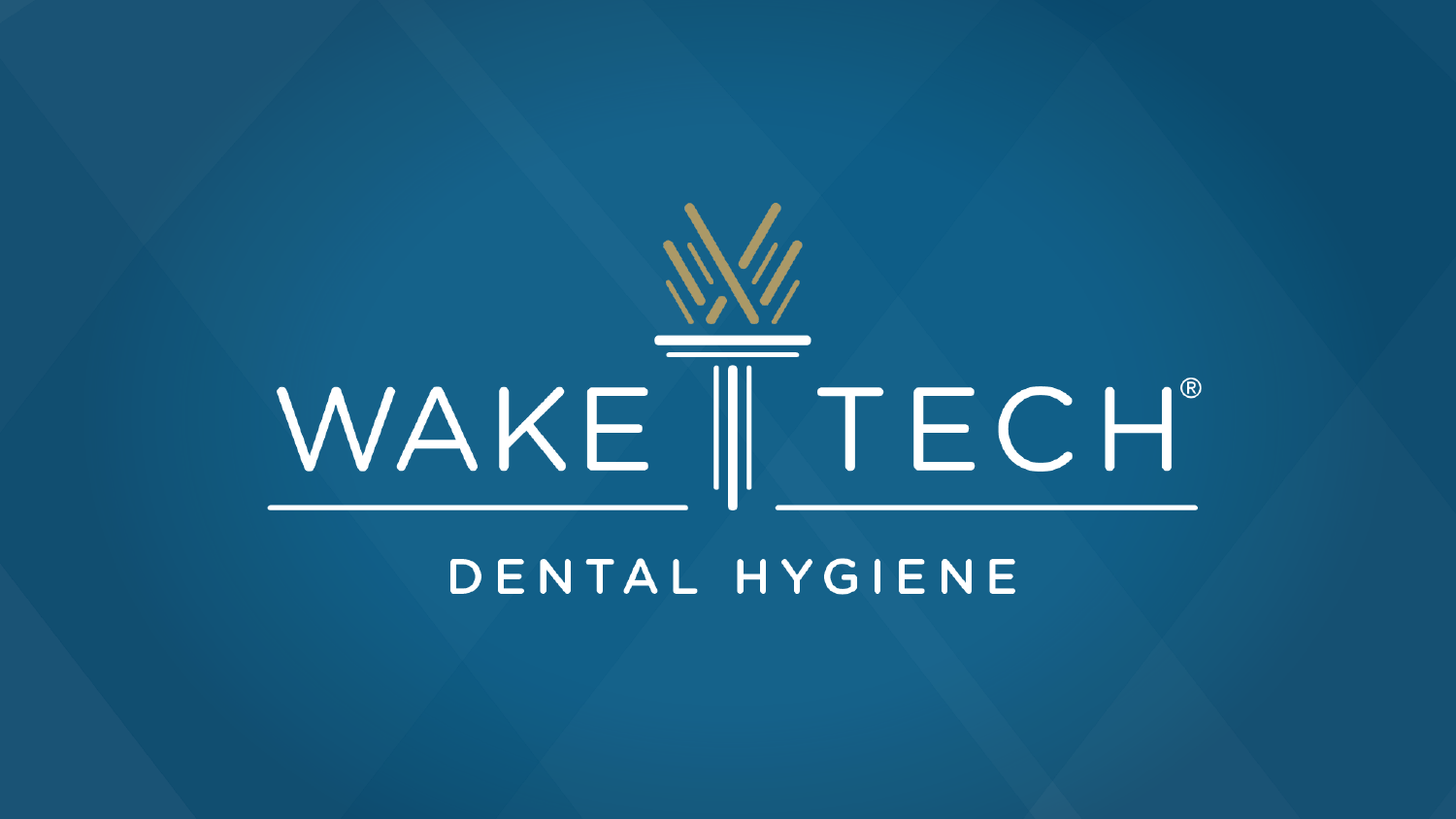## Dental Hygiene Program Admissions



This presentation is designed to review commonly asked questions in the admissions process.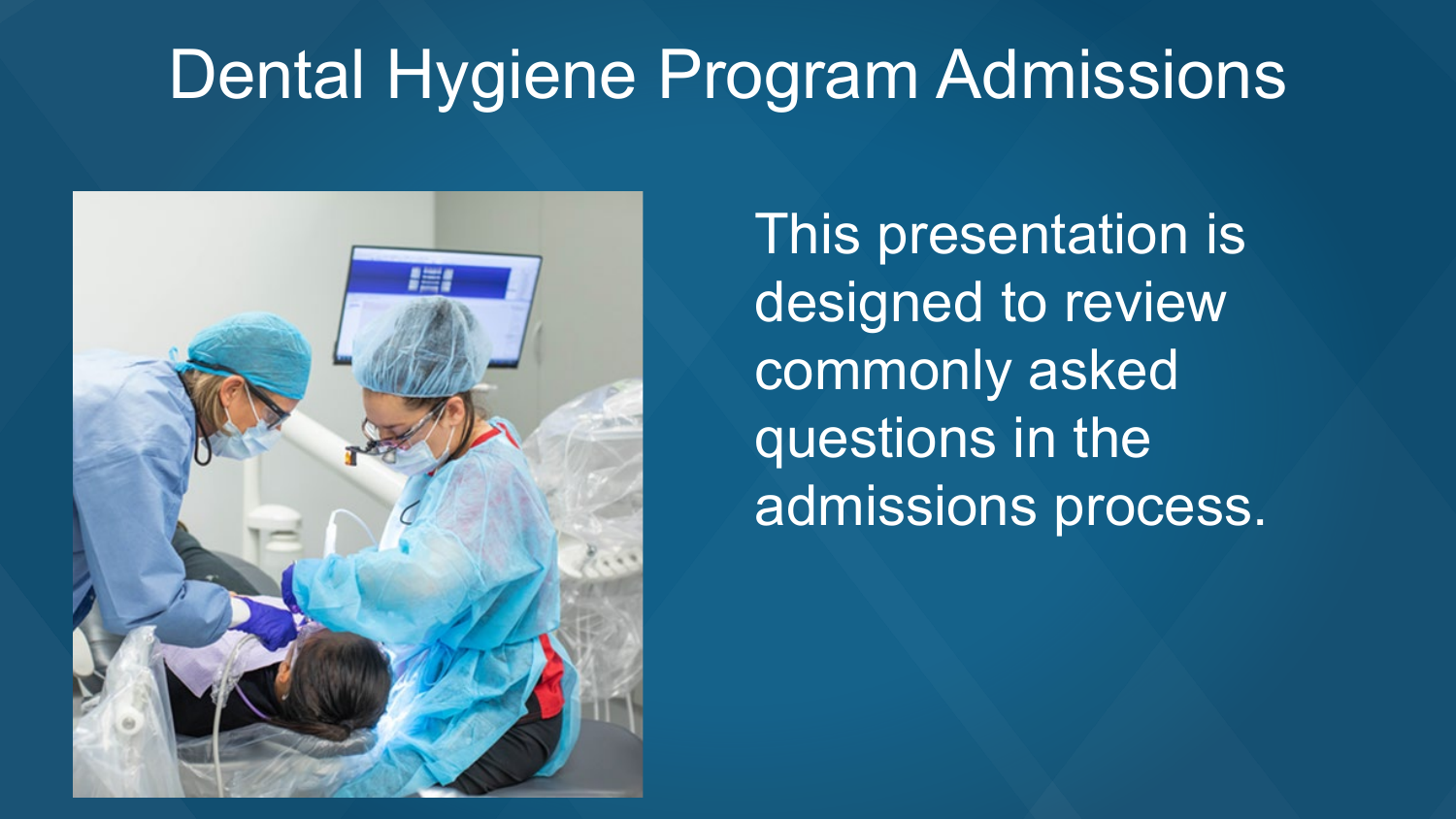# **Competitive Admissions**

- Applications accepted August 1 January 31
- Complete an online information session
- Courses that can be completed ahead of program entry:
	- BIO 163 Anatomy & Physiology
	- BIO 175 Microbiology
	- CHM 130 Chemistry
	- COM 120 Communications
	- ENG 111 Writing
	- HUM 115 Critical Thinking
	- PSY 150 Psychology
	- SOC 210 Sociology
- 24 Students accepted each year in August
- Once admitted:
	- 21 Dental Hygiene Classes

Perry Health Sciences Admissions 919-747-0402 [hsadvising@waketech.edu](mailto:hsadvising@waketech.edu)





https://www.waketech.edu/admissions-aid/credit/health-sciences/dental-hygiene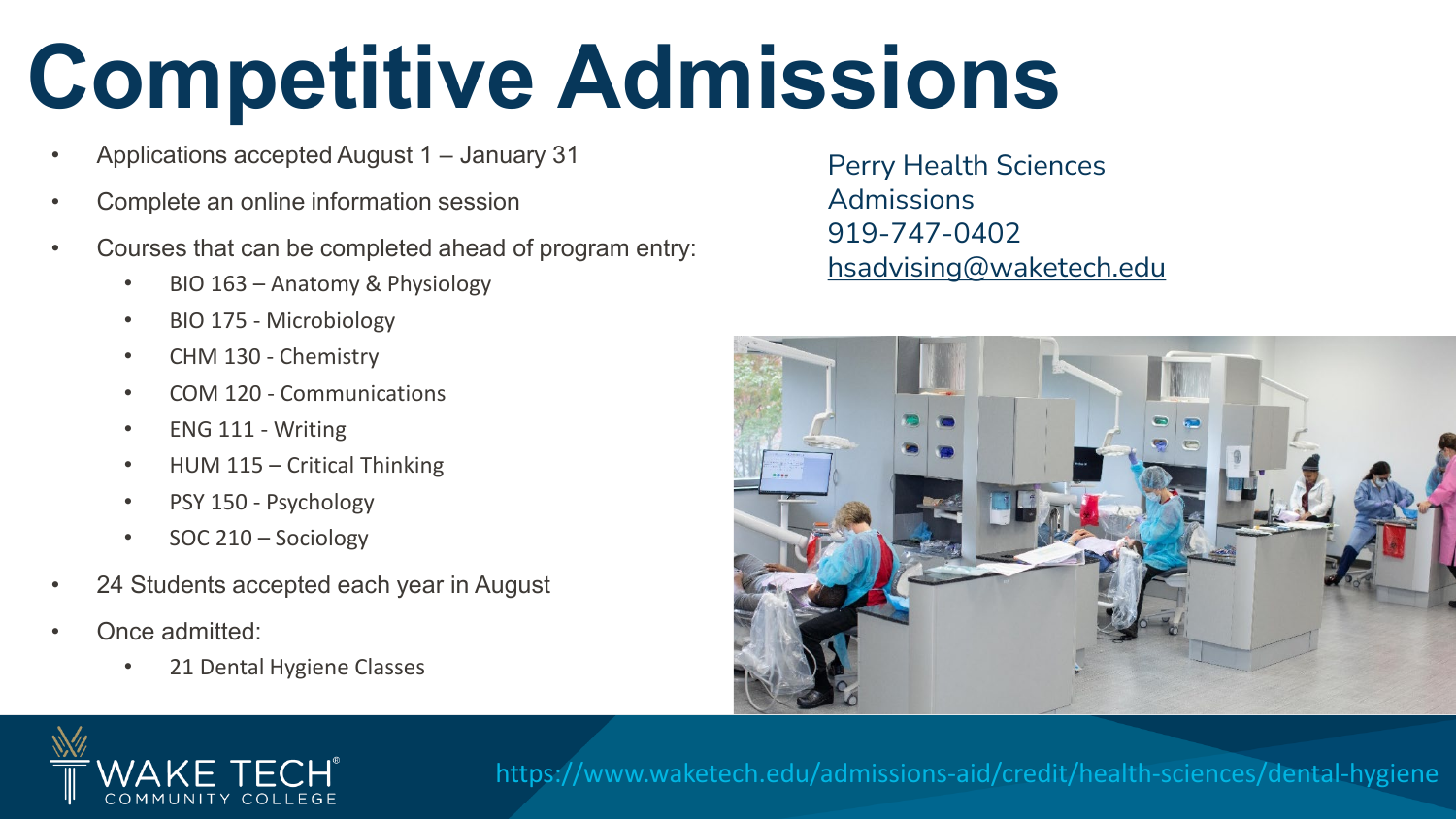## Program Planning Guide

- Once admitted, will take DEN courses in the assigned semester
- Must pass each course in the semester with a "C" or better to continue in the program
- 78% is a "C"
- 5 semesters total



**DENTAL HYGIENE** 

#### **A.A.S. DEGREE**

2020FA A45260

PROGRAM PLANNING GUIDE

#### **CURRICULUM BY SEMESTER**

| <b>Course Number and Title</b>                                          | <b>HOURS PER WEEK</b> |                |                 |                         |
|-------------------------------------------------------------------------|-----------------------|----------------|-----------------|-------------------------|
|                                                                         | <b>Class</b>          | Lab            | <b>Clinical</b> | <b>Credit</b>           |
| <b>First Semester</b>                                                   |                       |                |                 |                         |
| <b>BIO 163</b> Basic Anatomy and Physiology I                           | 4                     | 2              | 0               | 5                       |
| <b>DEN 110 Orofacial Anatomy</b>                                        | $\overline{2}$        | $\overline{2}$ | 0               | 3                       |
| <b>DEN 111 Infection/Hazard Control</b>                                 | $\overline{2}$        | 0              | 0               | $\overline{2}$          |
| <b>DEN 112 Dental Radiography</b>                                       | $\overline{2}$        | 3              | 0               | 3                       |
| <b>DEN 120 Dental Hygiene Preclinic Lecture</b>                         | $\overline{2}$        | 0              | 0               | 2                       |
| DEN 121 Dental Hygiene Preclinic Lab                                    | 0                     | 6              | 0               | $\overline{a}$          |
|                                                                         | 12                    | 13             | Ō               | 17                      |
| <b>Second Semester</b>                                                  |                       |                |                 |                         |
| <b>BIO 175 General Microbiology</b>                                     | $\overline{2}$        | 2              | 0               | 3                       |
| <b>ENG 111 Writing and Inquiry</b>                                      | 3                     | 0              | 0               | 3                       |
| <b>DEN 124 Periodontology</b>                                           | $\overline{2}$        | 0              | 0               | 2                       |
| DEN 130 Dental Hygiene Theory I                                         | $\overline{2}$        | 0              | 0               | $\overline{2}$          |
| DEN 131 Dental Hygiene Clinic I                                         | 0                     | 0              | ٥               | 3                       |
| <b>DEN 223 Dental Pharmacology</b>                                      | $\overline{2}$        | 0              | 0               | $\overline{2}$          |
| <b>DEN 224 Materials and Procedures</b>                                 | ı<br>12               | 3<br>5         | 0<br>٥          | $\overline{2}$<br>17    |
|                                                                         |                       |                |                 |                         |
| Summer Term                                                             | 3                     | 0              | 0               | 3                       |
| CHM 130 General Organic & Biochemistry                                  | 3                     | 0              | 0               | 3                       |
| COM 120 Interpersonal Communication<br>DEN 140 Dental Hygiene Theory II | ı                     | 0              | 0               | ı                       |
| DEN 141 Dental Hygiene Clinic II                                        | 0                     | 0              | б               | $\overline{\mathbf{2}}$ |
|                                                                         | 7                     | 0              | 6               | ۰                       |
| <b>Third Semester</b>                                                   |                       |                |                 |                         |
| PSY 150 General Psychology                                              | 3                     | 0              | 0               | 3                       |
| <b>DEN 123 Nutrition/Dental Health</b>                                  | $\overline{2}$        | 0              | 0               | $\overline{2}$          |
| <b>DEN 125 Dental Office Emergencies</b>                                | $\mathbf 0$           | $\overline{2}$ | 0               | ı                       |
| DEN 220 Dental Hygiene Theory III                                       | $\overline{2}$        | 0              | 0               | $\overline{\mathbf{2}}$ |
| DEN 221 Dental Hygiene Clinic III                                       | $\mathbf 0$           | 0              | 12              | 4                       |
| DEN 222 General and Oral Pathology                                      | 2                     | 0              | 0               | $\overline{\mathbf{2}}$ |
|                                                                         | ٥                     | $\overline{2}$ | $\overline{12}$ | 14                      |
| <b>Fourth Semester</b>                                                  |                       |                |                 |                         |
| DEN 230 Dental Hygiene Theory IV                                        | ı                     | 0              | 0               | ı                       |
| DEN 231 Dental Hygiene Clinic IV                                        | 0                     | 0              | 12              | 4                       |
| <b>DEN 232 Community Dental Health</b>                                  | $\overline{2}$        | 3              | 0               | 3                       |
| <b>DEN 233 Professional Development</b>                                 | $\overline{2}$        | 0              | 0               | $\overline{\mathbf{2}}$ |
| <b>SOC 210 Introduction to Sociology</b>                                | 3                     | 0              | 0               | 3                       |
| Humanities Fine Arts Elective*                                          | 3                     | 0              | 0               | 3                       |
|                                                                         | 11                    | 3              | 12              | 16                      |
|                                                                         |                       |                |                 |                         |

TOTAL GRADUATION REQUIREMENT:

**73 SEMESTER CREDIT HOURS** 

\*Preferred Course: HUM 115 Critical Thinking \*\* Please see an advisor for alternative Humanities/Fine Arts Elective courses that may be accepted prior to registering for the course.

\*\*\* A grade of "C" or better is required for all curriculum courses in the Dental Hygiene Degree.

This program planning guide is for advising purposes and is subject to change. Only the Registrar can clear students for graduation.<br>Date Revised: 05/20/2020 Program of Study Approval Date: 03/25/14 Page 1 of 1

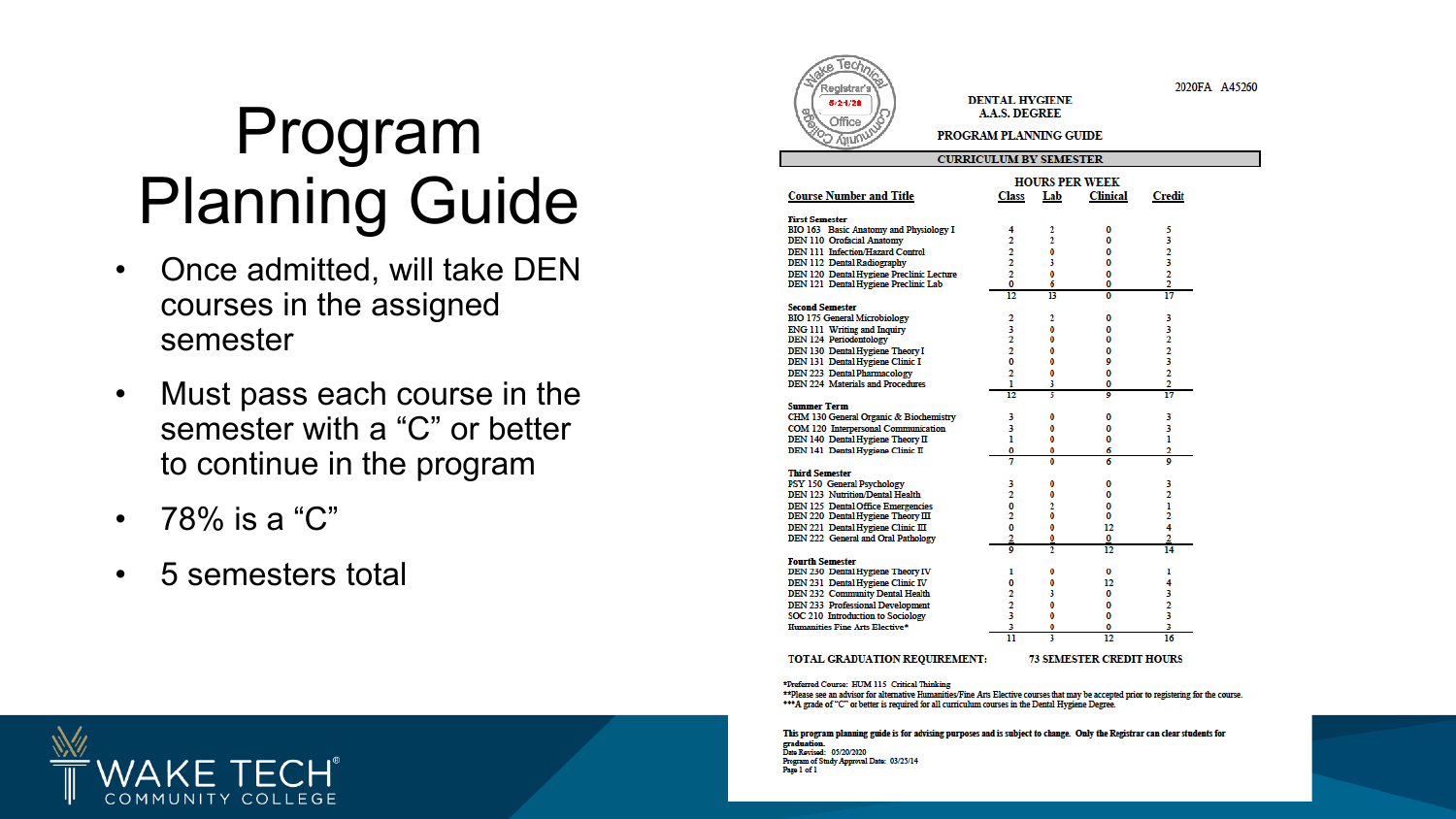Why does it appear I can take the general education courses and core courses at the same time?

• The program design for an AAS program in NC needs to reflect that the program can be completed in two years. However, students are more successful in the program if the non-DEN courses are taken ahead of the DEN courses in the curriculum. They are part of the competitive admissions process.

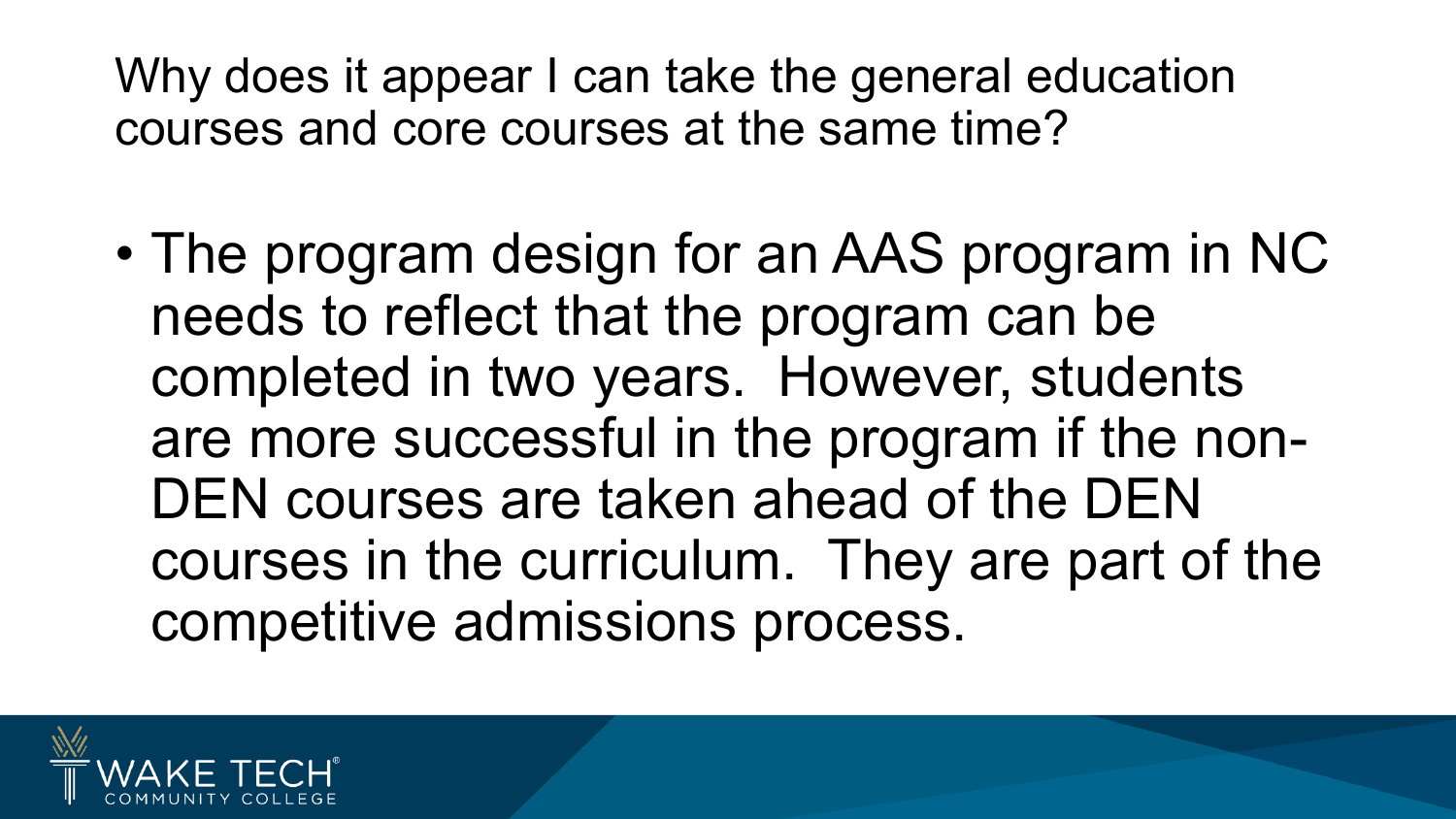Why can't I enroll in DEN classes prior to being accepted into the program?

• The Dental Hygiene Program has a lock-step curriculum. The DEN classes are sequenced to build upon information in each course and gain knowledge to form the foundation for other courses. They must be taken in order as listed on the Program Planning Guide. In addition, per our accreditation standards, to take the DEN courses you must be accepted into the program and coded as a Dental Hygiene student.

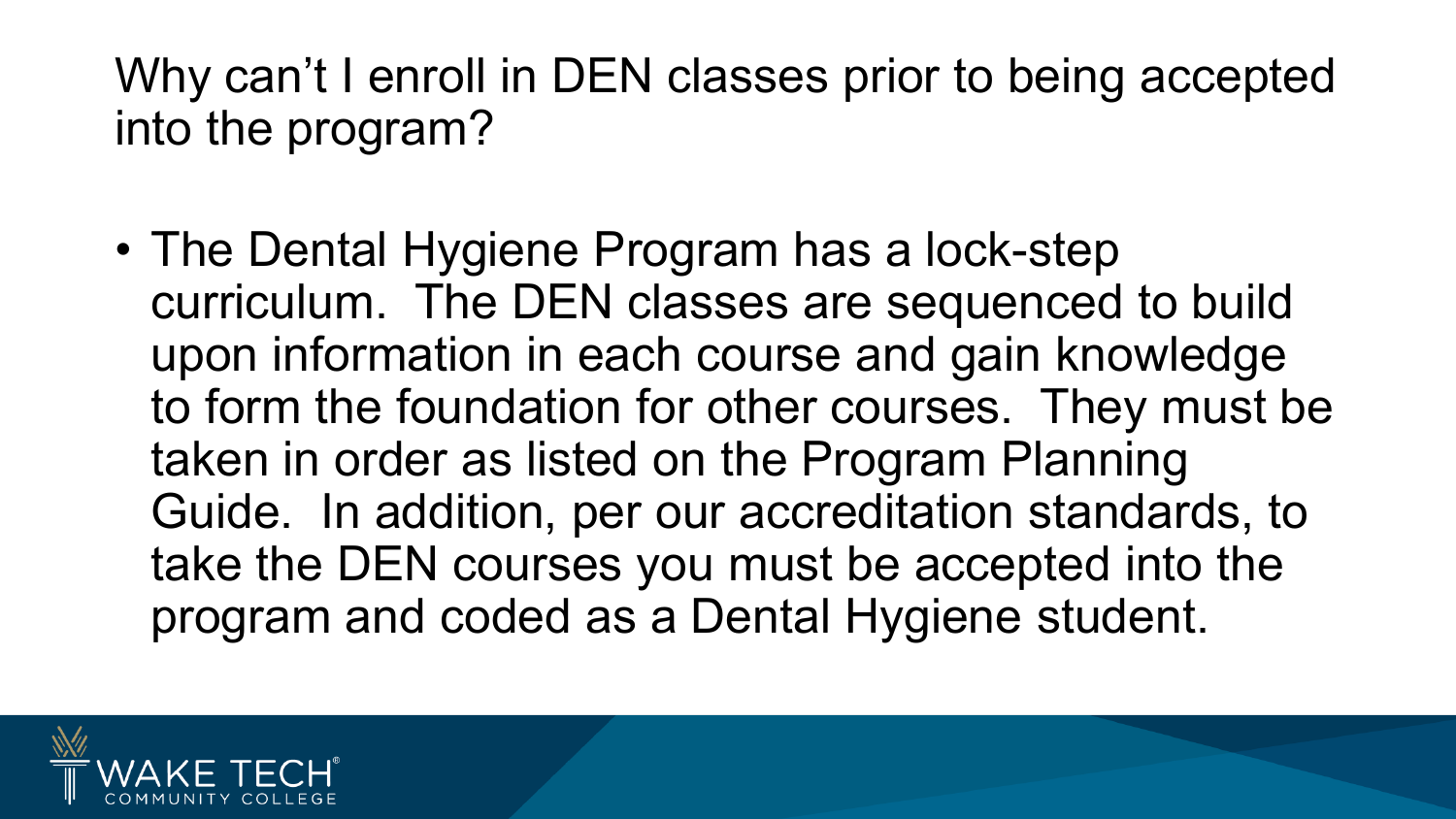## If I have a bachelor's degree, will the program still take 2 years to complete?

• Yes, it is a lock-step curriculum with courses that must be taken in the order of the Program Planning Guide. The program also has 5 clinical courses that each are pre-requisites to each other, so each student will be enrolled for at least 4 semesters and a summer term in between.

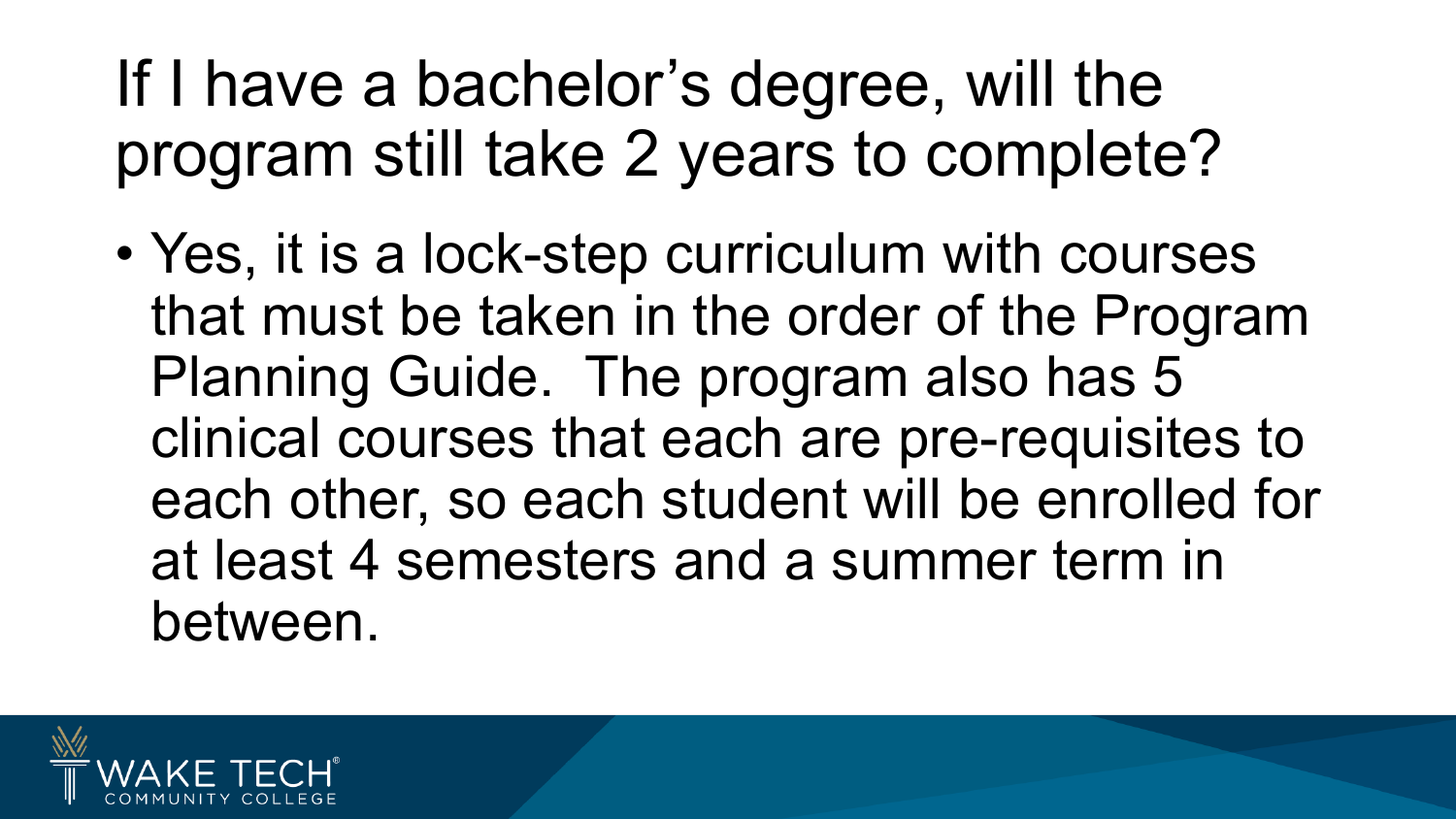## Why is the program so competitive?

• Dental Hygiene is a licensed profession that is very rigorous in its education. It has made the lists of best programs for the earnings you can make compared to the degree needed to enter the profession and has put the profession in high demand. But, based on the accreditation standards for our program, we limit enrollment based on resources available, to include the number of chairs available in clinic.

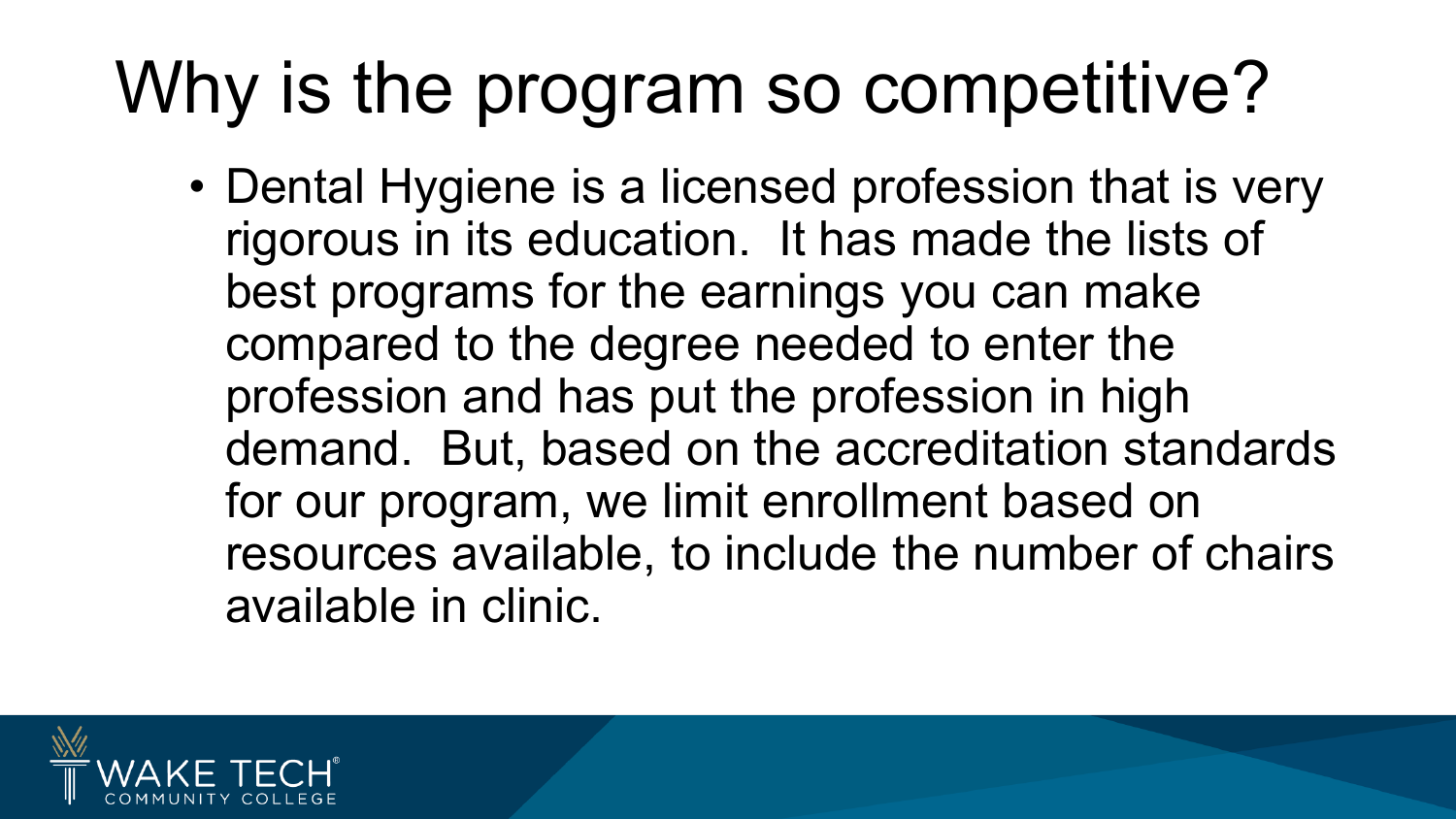### Why do you only accept 24 students each year?

- Our accreditation standards dictate that the number of students enrolled must be proportionate to the resources available to the program. Under consideration are patient supply, financial support, size of facilities (number of clinic and lab stations), equipment and technology available and number of qualified faculty.
- Our clinic has 23 dental chairs, thereby allowing for 24 students, as at least one student rotates during each clinic session into on-campus or off-campus rotation that doesn't require a chair. We normally accept 24 so that we have an even number of students for partner activities.

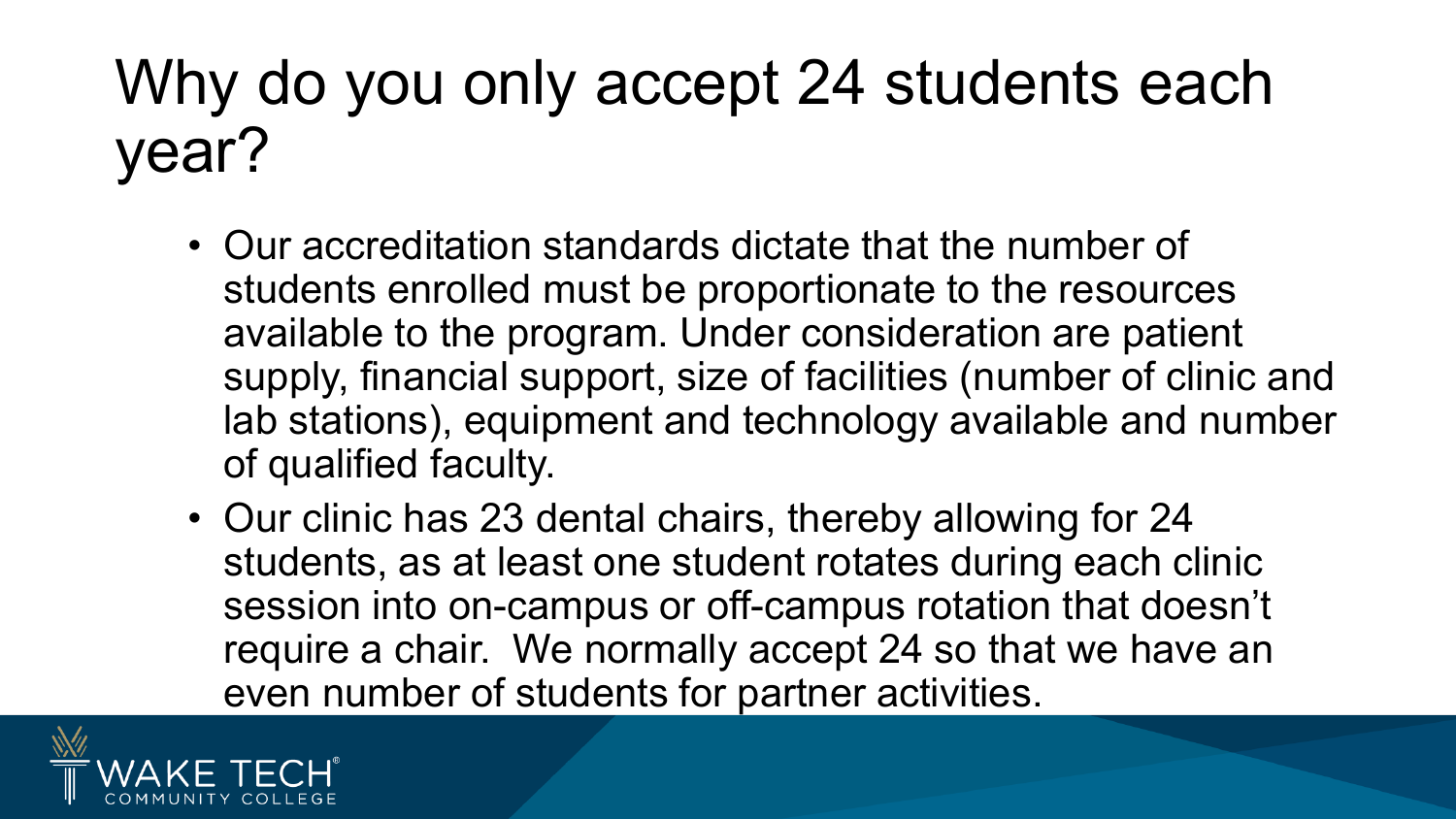# Is there a waitlist?

• No. Students not admitted to a program must reapply the following year and compete for a slot in the program with a new pool of applicants.

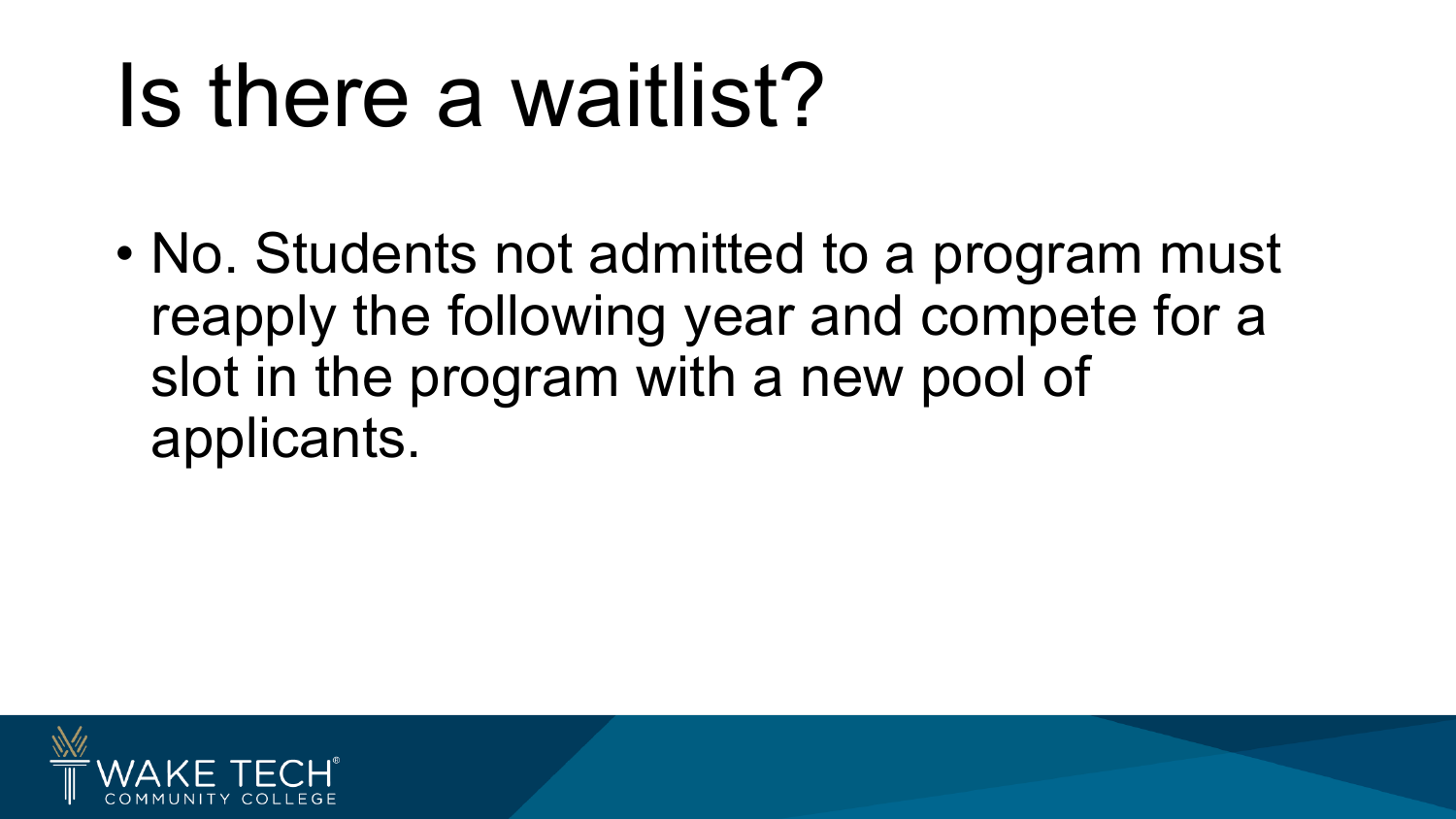## Can I transfer to the program from another hygiene program?

• While this is possible, we don't accept very many transfer students. First – we need space in our program to accept someone. Second – you need to be competitive with our admissions standards so must apply and compete with the pool of applicants. Third – you need to be in good standing with the program you are leaving. Fourth - many programs course schedules are different, so you most likely won't finish in the normal time (2 years).

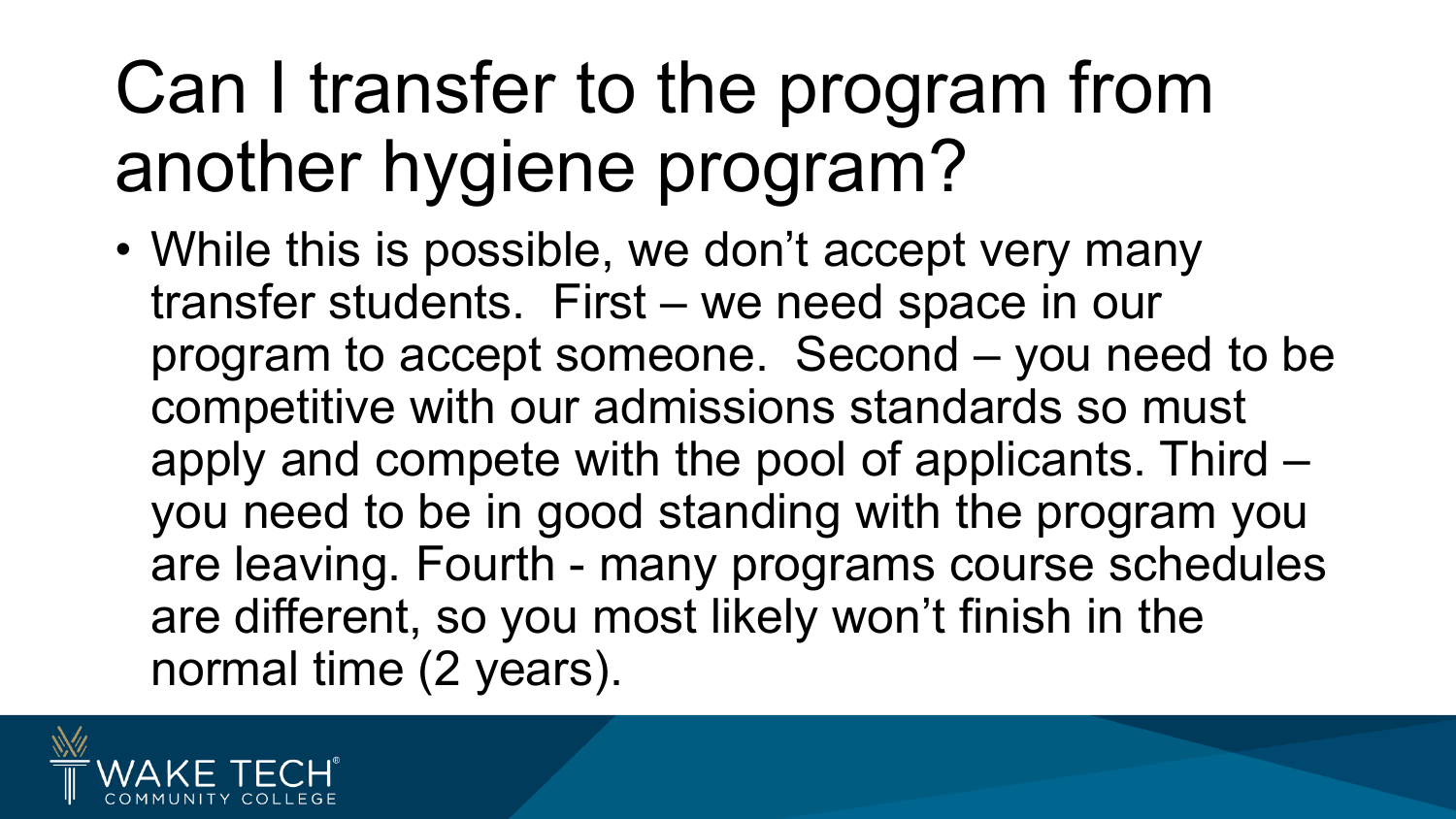Does my citizenship/student status impact my ability to get into the program and obtain the DH license?

- The program follows guidelines for admission related to residency status. You may graduate from the program and not be a U.S. citizen but may not be eligible for a dental hygiene license.
- In the state of NC, to obtain a DH license you need to be a U.S. citizen or hold a green card. If you are on a student Visa (F-1 Visa) or a Deferred Action for Childhood Arrivals (DACA) individual, at this time you are not eligible for licensure after graduation. For more information visit the NC State Board of Dental Examiners at https://www.ncdentalboard.org/.

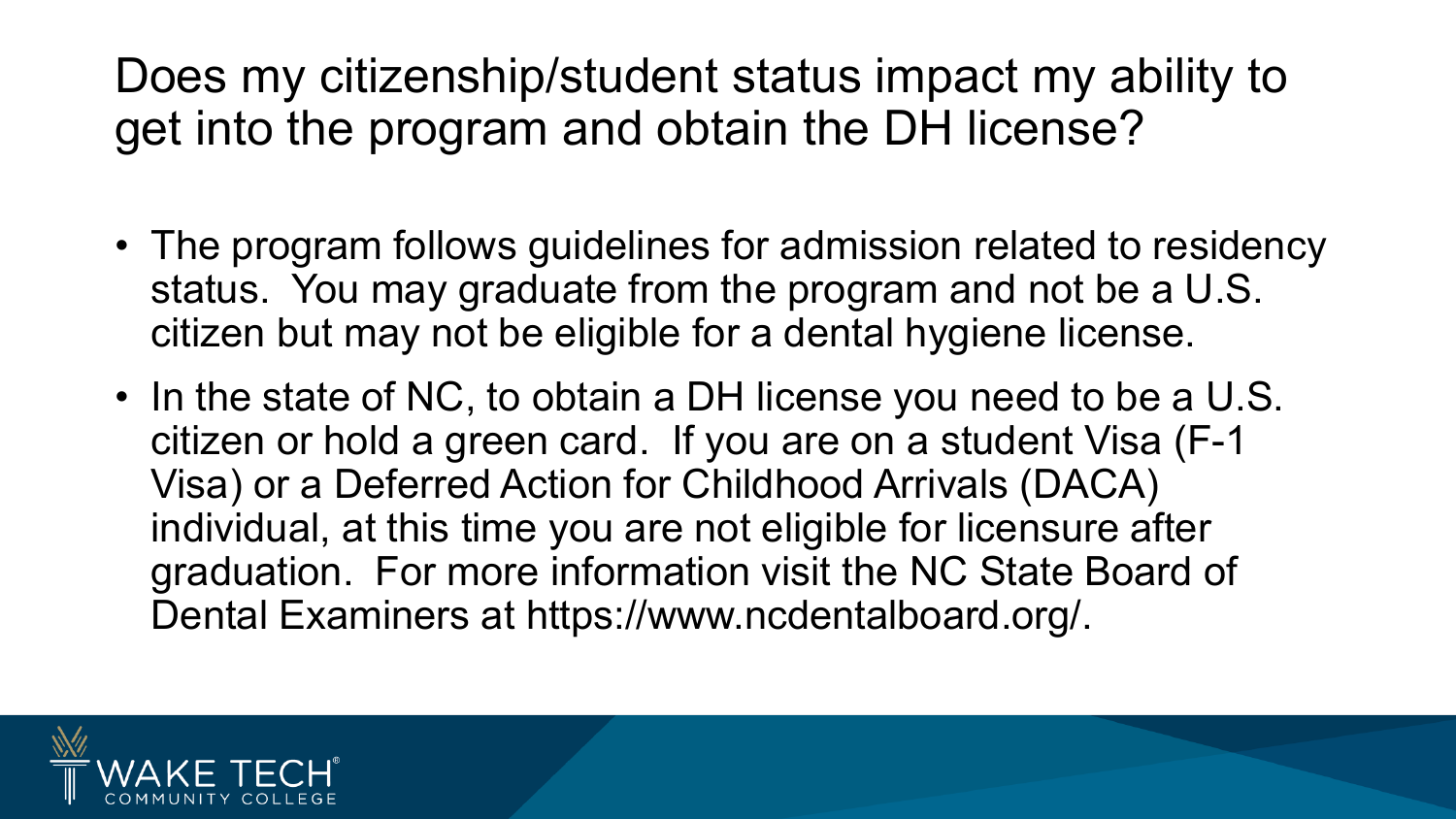# What is the cost of the program?

- This is outlined on our website under the tab "Costs". It tends to increase annually but estimates for the firstyear total just over \$8,000.00 and for second year the total is approximately \$6,000.00.
	- https://www.waketech.edu/programs-courses/credit/dental-hygiene/costs
- It is a good idea to apply for financial aid and scholarships early, since it is not advised to work while in the program. Meet with a financial aid counselor to determine necessary steps.
	- https://www.waketech.edu/financial-aid

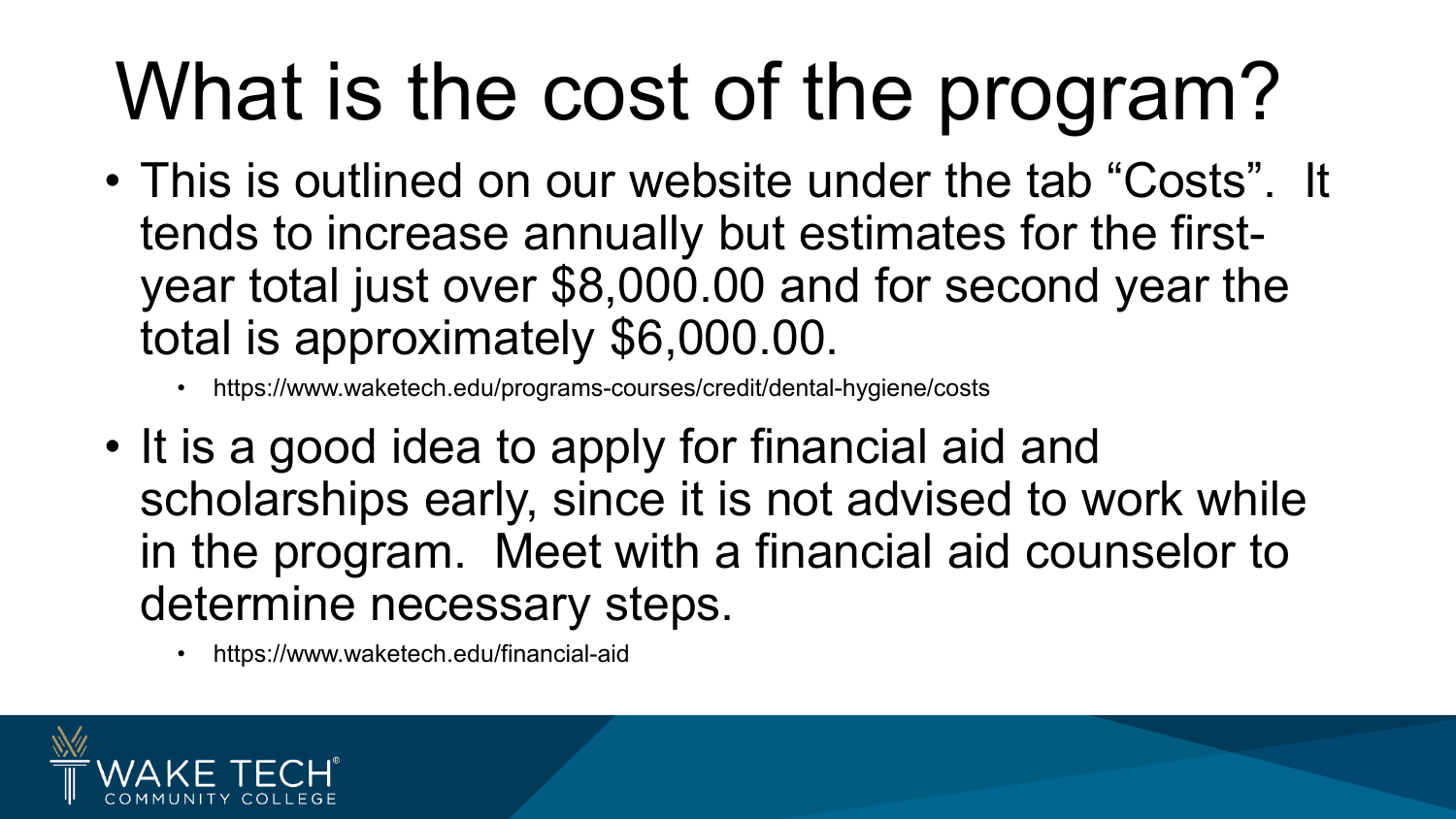#### What is the day in the life of a dental hygiene student like?

• Students are in classes M-F, 8 am – 5 pm. While not all time is scheduled during the week, students are asked to hold these times in case of any make-up sessions, Individualized Learning Center Skills labs sessions, open labs, and clinic chart room time. Many students choose to study during the day between classes on campus. Students also have several labs and clinics in addition to lecture classes, so it is busier than the schedule looks. They spend most evenings and weekends studying as well – it is a fulltime commitment to be in the program.

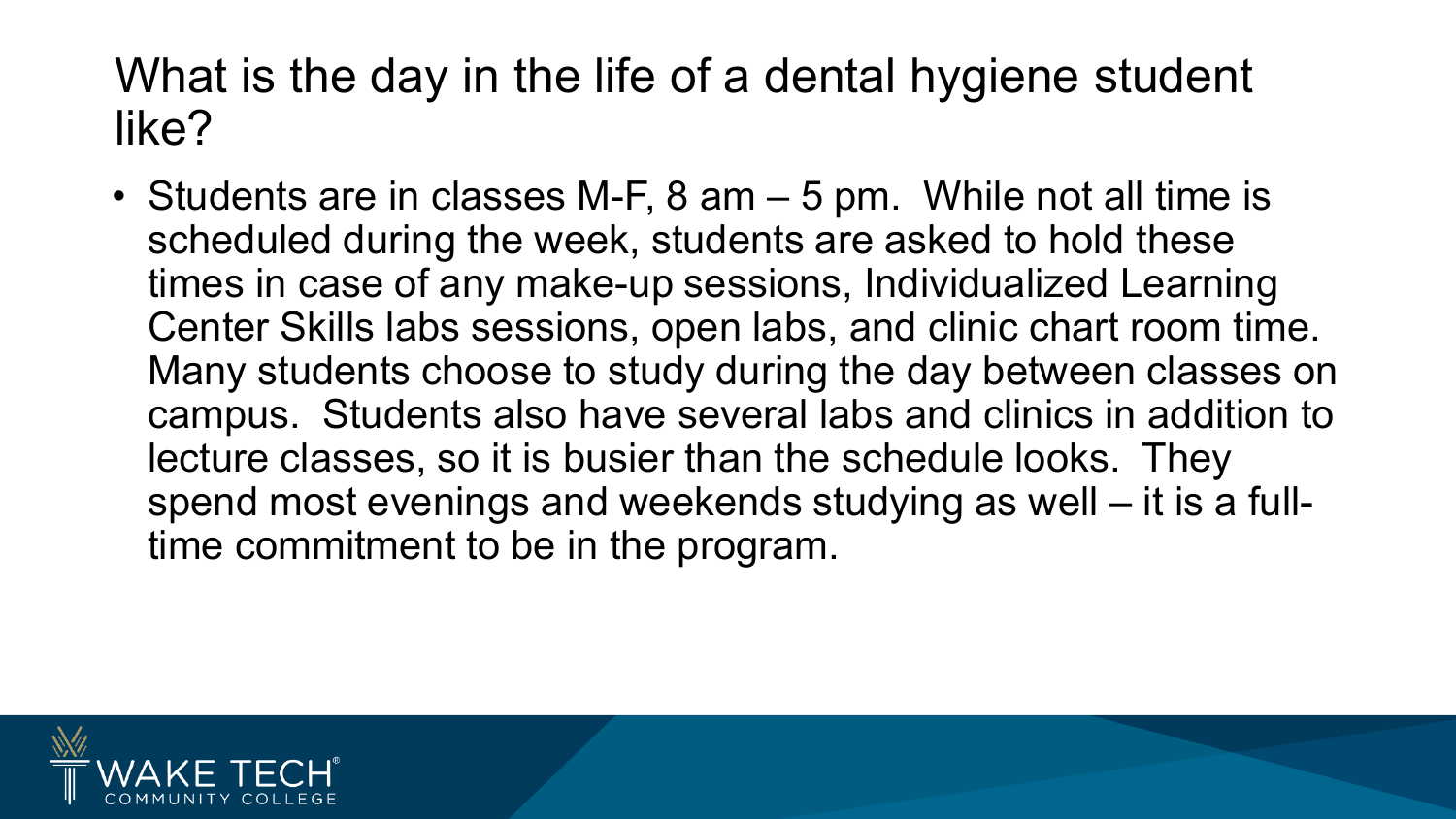# Can I work while in the program?

• It is not recommended to work during the program, especially not full-time. Classes are scheduled M-F,  $8$  am  $-5$  pm. But if we have weather delays or cancellations, etc. we need to make up all clinics/labs/classes missed and may need to schedule on an evening or weekend.

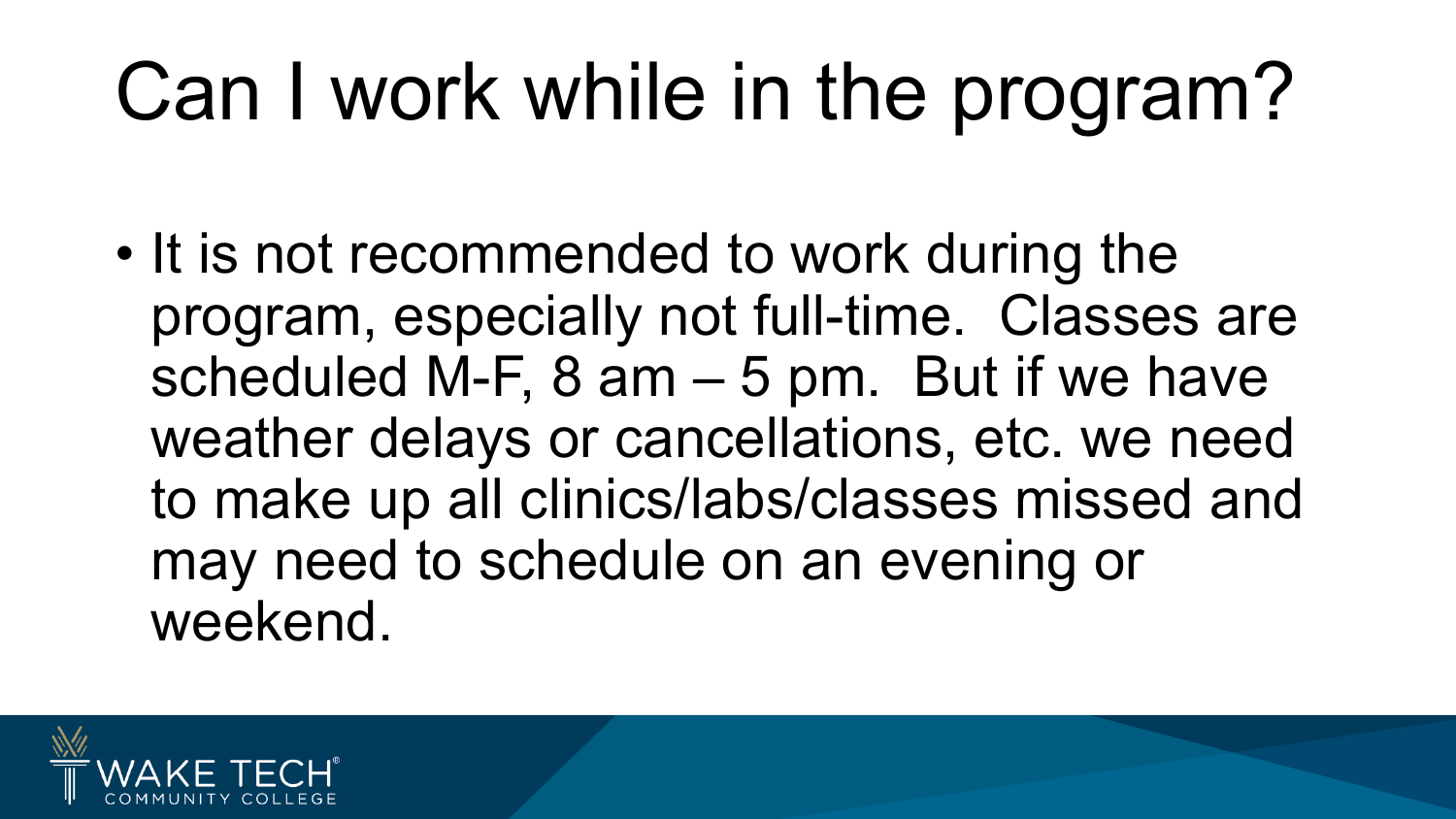#### What skills are necessary to be a successful dental hygienist?

• Students need to excel in sciences, be organized, be dedicated to the program and diligent in their studies. They need to have strong **psychomotor skills** and **spatial relations**. Students need to be good problem solvers. In addition, when working with patients they need to be firm when needed and empathetic other times. Good listening and communication skills are necessary. Being flexible is needed as each patient is different – we can't be black and white in our profession as we will deal with a lot of gray. But, of utmost importance is being **ethical and of good moral character.**

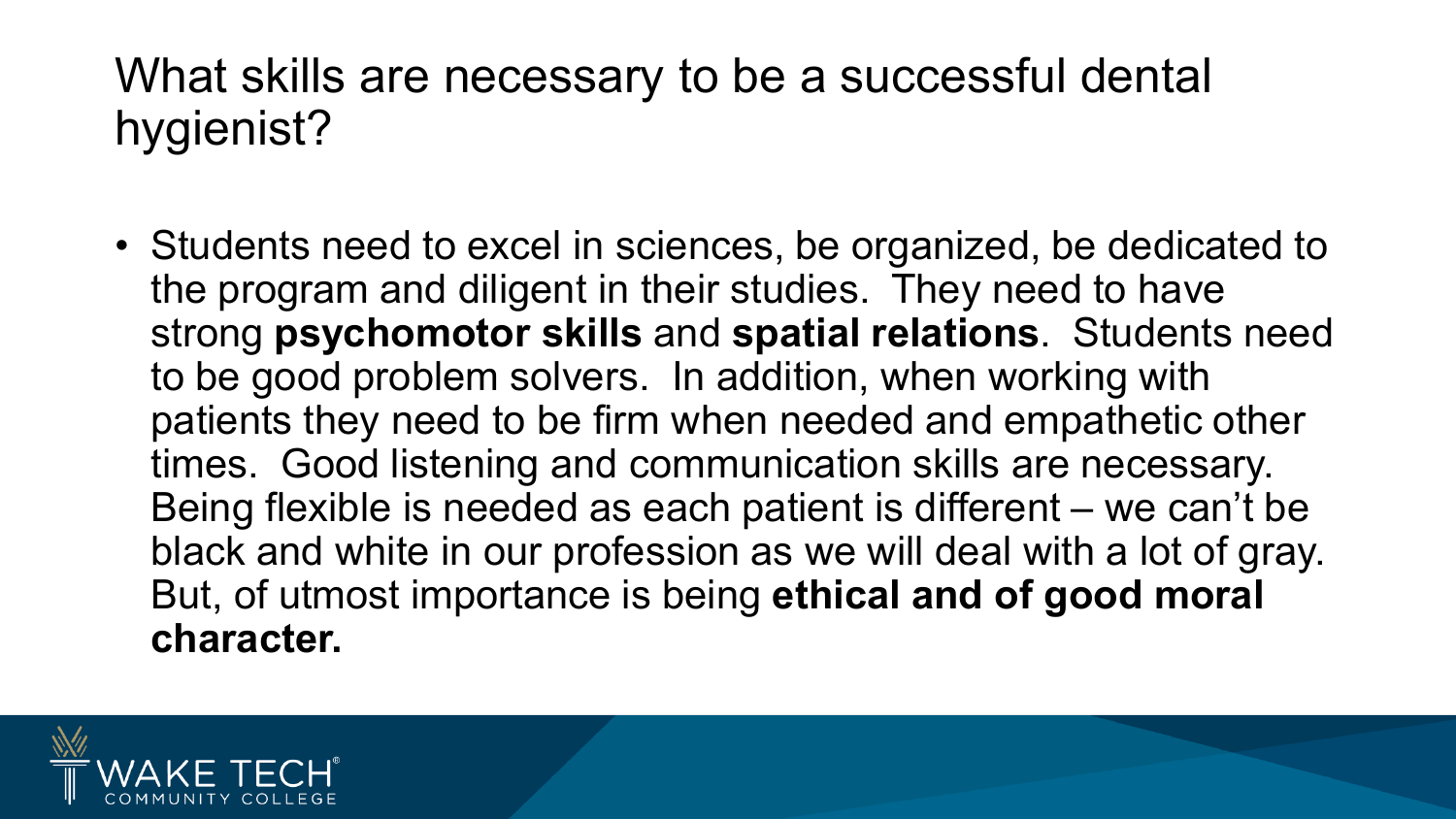# What are the patient requirements?

- Patient requirements vary by semester and year and may change. They are reviewed at the start of each semester along with syllabus review for our clinical courses.
- Students will treat patients in all age range categories pedodontic, adolescent, adult and geriatric. Pedodontic begin at age 4.
- Students will also be required to treat patients with special needs.
- A variety of levels of gum health and tartar will also be treated.

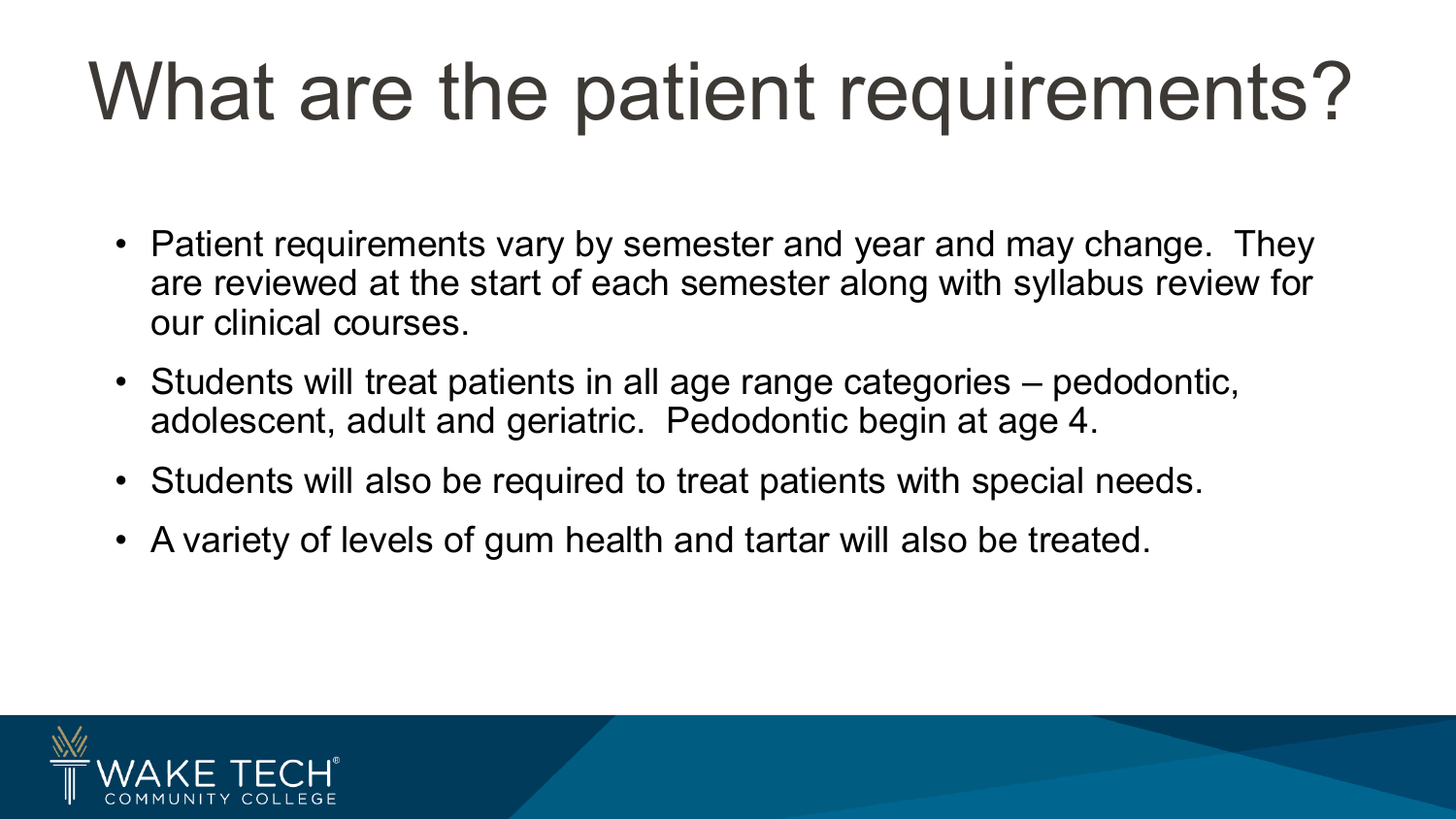#### How are patients located for the clinic?

Students are required to help locate patients for the clinic and are supplemented by a clinic pool of patients.

Only Wake Tech approved ads can be used to recruit patients, that are supplied to the students once accepted into the program.